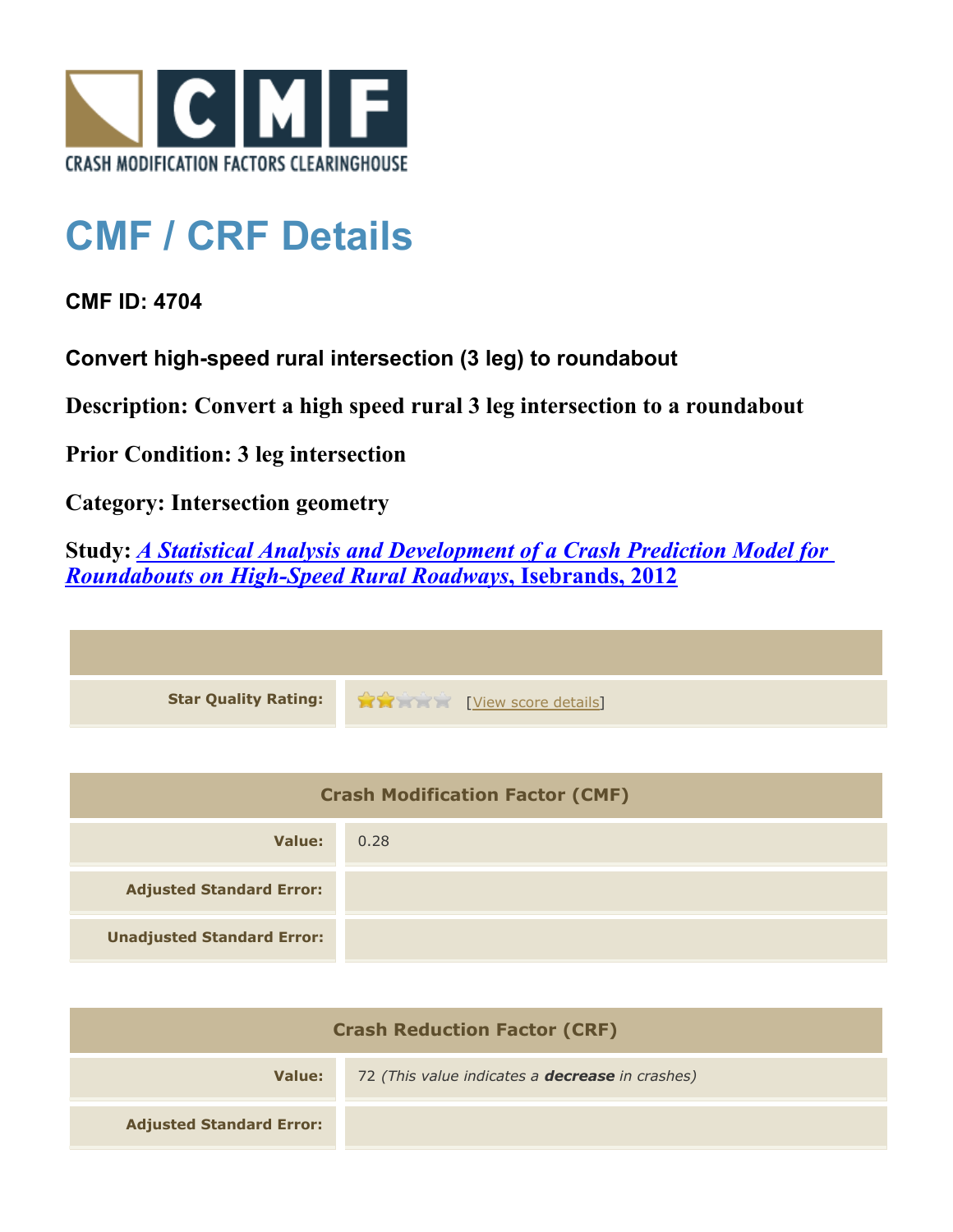| <b>Applicability</b>       |                                                           |
|----------------------------|-----------------------------------------------------------|
| <b>Crash Type:</b>         | All                                                       |
| <b>Crash Severity:</b>     | A (serious injury), B (minor injury), C (possible injury) |
| <b>Roadway Types:</b>      | Not specified                                             |
| <b>Number of Lanes:</b>    | $\mathbf{1}$                                              |
| <b>Road Division Type:</b> |                                                           |
| <b>Speed Limit:</b>        | 45-65 mph                                                 |
| <b>Area Type:</b>          | Rural                                                     |
| <b>Traffic Volume:</b>     |                                                           |
| <b>Time of Day:</b>        |                                                           |
| $-$<br>.                   |                                                           |

## *If countermeasure is intersection-based*

| <b>Intersection Type:</b>         | Roadway/roadway (not interchange related) |
|-----------------------------------|-------------------------------------------|
| <b>Intersection Geometry:</b>     | 3-leg                                     |
| <b>Traffic Control:</b>           | Roundabout                                |
| <b>Major Road Traffic Volume:</b> |                                           |
| <b>Minor Road Traffic Volume:</b> |                                           |

| <b>Development Details</b>      |        |
|---------------------------------|--------|
| <b>Date Range of Data Used:</b> |        |
| <b>Municipality:</b>            |        |
| State:                          | KS, OR |